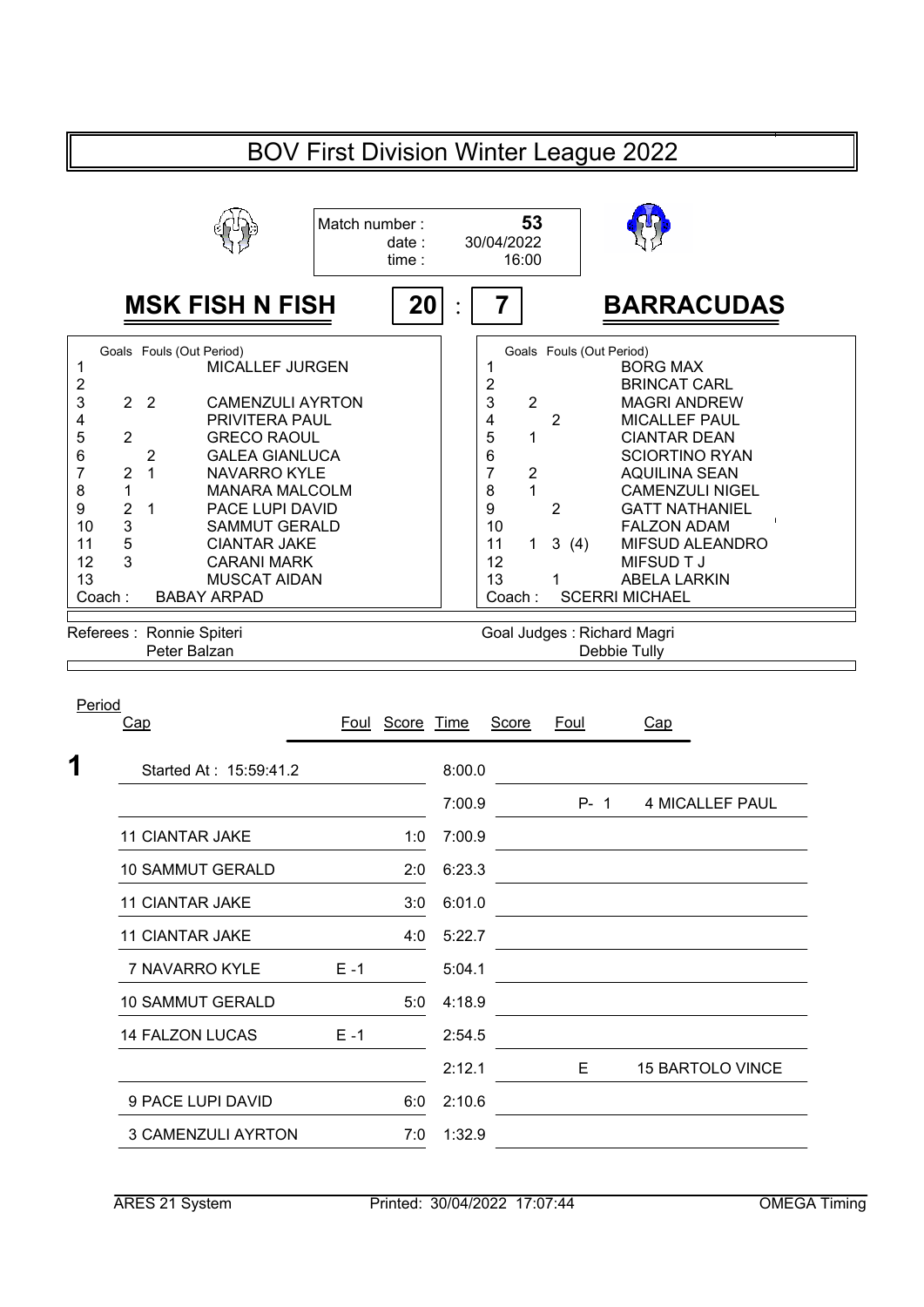|         |      | 0.0                    |                             |                                               |                                                                              |
|---------|------|------------------------|-----------------------------|-----------------------------------------------|------------------------------------------------------------------------------|
|         |      |                        |                             |                                               |                                                                              |
|         |      | 8:00.0                 |                             |                                               | the control of the control of the control of the control of the control of   |
|         | 8:0  | 6:33.0                 |                             |                                               |                                                                              |
| $E - 1$ |      | 4:31.1                 |                             |                                               |                                                                              |
| $P - 1$ |      | 4:14.5                 |                             |                                               |                                                                              |
|         |      |                        |                             |                                               | 8 CAMENZULI NIGEL                                                            |
|         | 9:1  | 3:09.3                 |                             |                                               |                                                                              |
|         | 10:1 | 1:48.1                 |                             |                                               |                                                                              |
|         |      | 1:10.0                 |                             |                                               | E- 1 11 MIFSUD ALEANDRO                                                      |
|         | 11:1 | 1:03.3                 |                             |                                               |                                                                              |
|         |      | 9.4                    |                             |                                               | <b>4 MICALLEF PAUL</b>                                                       |
|         | 12:1 | 9.4                    |                             |                                               |                                                                              |
|         |      | 0.0                    |                             |                                               |                                                                              |
|         |      | 8:00.0                 |                             |                                               |                                                                              |
|         | 13:1 | 6:04.7                 |                             |                                               |                                                                              |
|         |      |                        |                             |                                               | 7 AQUILINA SEAN                                                              |
|         |      | 5:29.1                 |                             |                                               | 11 MIFSUD ALEANDRO                                                           |
|         |      |                        |                             |                                               |                                                                              |
|         |      |                        |                             |                                               | P- 1 13 ABELA LARKIN                                                         |
|         |      |                        |                             |                                               | E- 1 9 GATT NATHANIEL                                                        |
|         |      | 2:25.4                 |                             |                                               |                                                                              |
|         |      | 1:36.8                 |                             |                                               | 9 GATT NATHANIEL                                                             |
|         |      | 1:30.4                 |                             |                                               |                                                                              |
|         |      |                        |                             |                                               | 7 AQUILINA SEAN                                                              |
|         |      | 0.0                    |                             |                                               |                                                                              |
|         |      | 8:00.0                 |                             |                                               |                                                                              |
|         |      | Started At: 16:49:22.2 | 14:2 4:16.8<br>15:2<br>16:2 | 4:14.5 8:1<br>5:40.6 13:2<br>3:15.2<br>2:28.6 | $P - 2$<br>$E - 2$<br>$E - 2$<br>1:10.3 16:3<br>Printed: 30/04/2022 17:07:44 |